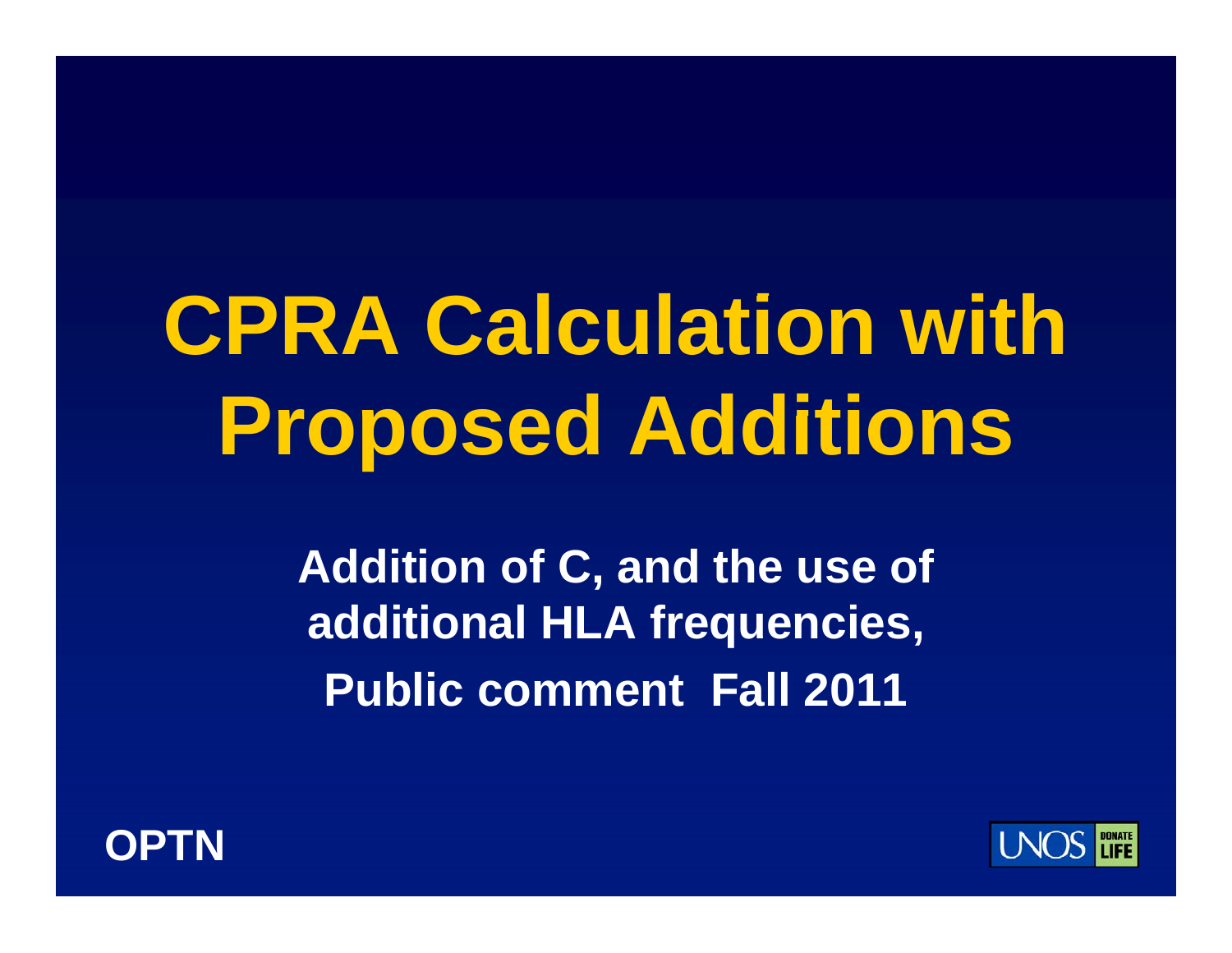### **Synopsis**

**This proposal updates HLA frequencies proposal used by the CPRA calculator to better reflect the current definition of HLA antigens and alleles in the donor pool**

■ **No policy language will be affected; this will be <sup>a</sup> programming only effort**



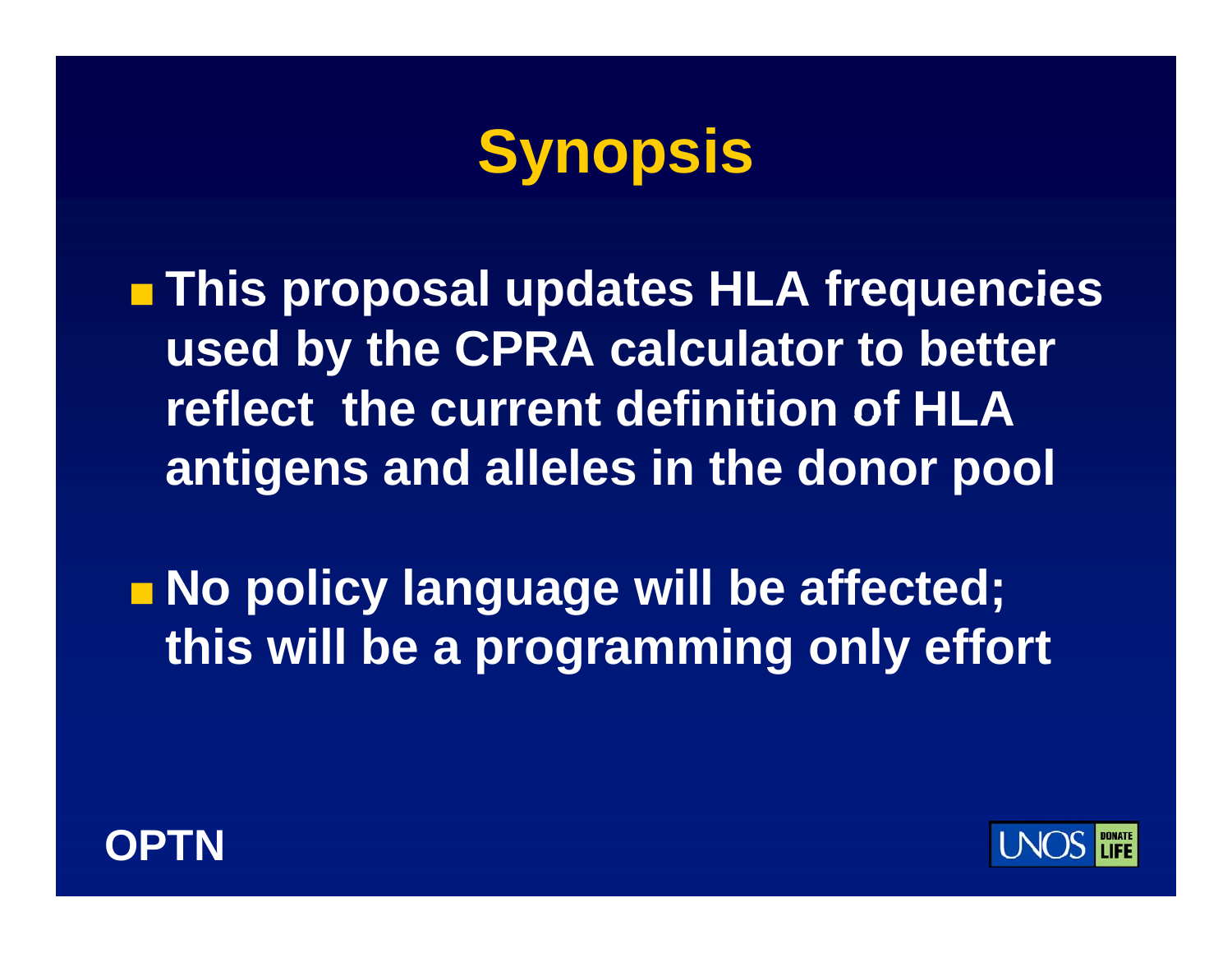#### **These revisions include:**

- $\blacksquare$  **Addition of HLA-C frequencies to the calculation**
- **Addition of HLA frequencies for certain antigens and alleles that are better defined than previously**
	- **This applies in particular to HLA applies, -DQ in the DQ, previous donor pool used for CPRA, the DQ frequencies were largely for "broad" antigens**



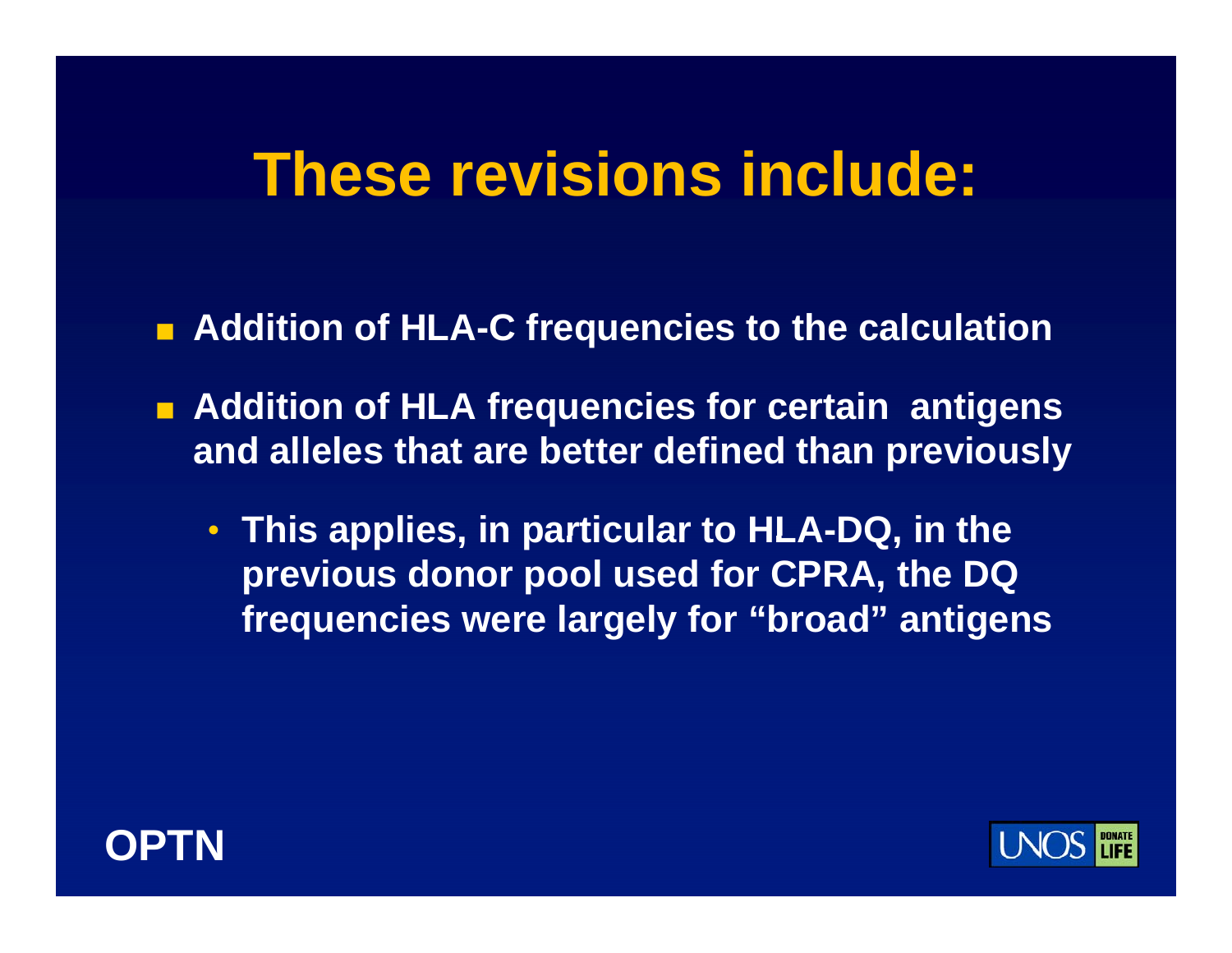### **Frequencies**

**Current CPRA is calculated based on the data:**

**HLA frequencies derived from the HLA phenotypes of deceased kidney donors recovered from January 1, 2003 through December 31, 2004**

**Ethnic frequencies derived from deceased kidney donors recovered from January 1, 2006 through June 30, 2007**

**Proposed CPRA will be calculated based on the data:**

**HLA frequencies derived from the HLA phenotypes of deceased kidney donors recovered from January 1, 2007 through December 31, 2008**

> **Ethnic frequencies derived from deceased kidney donors y , recovered from January 1, 2007 y , through December 31, 2008**



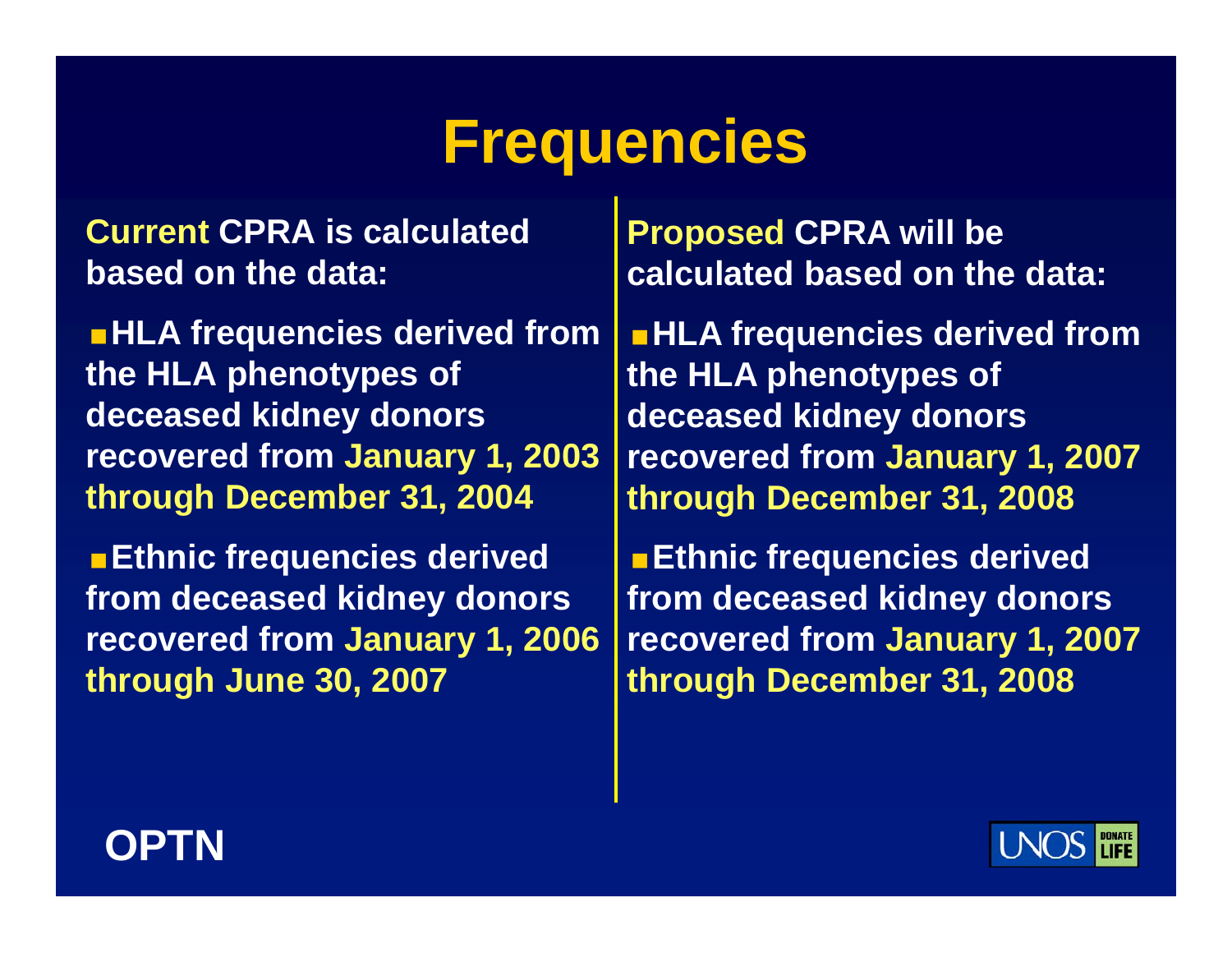### **CPRA and Ethnic Fre quencies**

- **Proposed frequencies are based on the same methodology as the current ones**
	- **Allele group frequencies were derived by gene counting of the broad and split antigens**
	- **Two, three, four, and five locus haplotype frequencies were estimated by the expectation maximization algorithm using Arlequin computer program (1)**

**1. Leffell MS, Cherikh WS, Land GA, Zachary AA. Improved definition of HLA frequencies among minorities and applicability to estimates of transplant compatibility. Transplantation 2007; 83:964-972** 



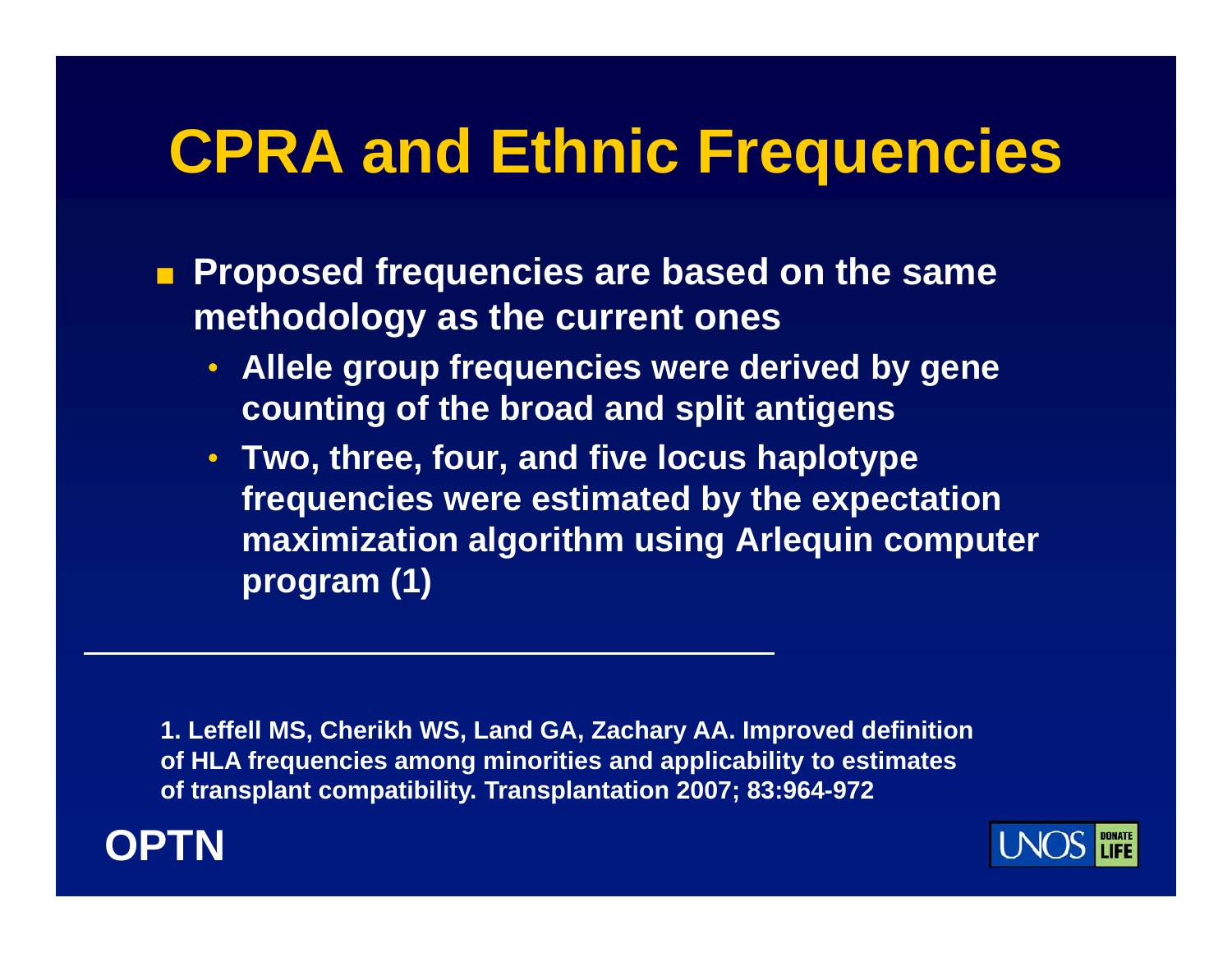#### **Ethnic Frequencies (Four Major Groups)**

- Т, **CPRA is also based on ethnic frequencies for four major groups (White, African American, Hispanic and Asian eth i iti ) th nicities**
- a. **Ethnic frequencies were derived based on deceased kidney donors:**

|                         | <b>Current Frequencies - Donors</b><br>recovered 01/01/2006-06/30/2007*<br><b>Number</b><br><b>Proportion</b> |       | <b>Proposed Frequencies - Donors</b><br>recovered 01/01/2007-12/31/2008** |                   |  |
|-------------------------|---------------------------------------------------------------------------------------------------------------|-------|---------------------------------------------------------------------------|-------------------|--|
|                         |                                                                                                               |       | <b>Number</b>                                                             | <b>Proportion</b> |  |
| <b>White</b>            | 7,337                                                                                                         | 0.689 | 9,811                                                                     | 0.687             |  |
| <b>African American</b> | 1,558                                                                                                         | 0.146 | 2,101                                                                     | 0.147             |  |
| <b>Hispanic</b>         | 1,507                                                                                                         | 0.142 | 2,037                                                                     | 0.143             |  |
| <b>Asian</b>            | 242                                                                                                           | 0.023 | 333                                                                       | 0.023             |  |
| <b>Total</b>            | 10,644                                                                                                        | 1.000 | 14,282                                                                    | 1.000             |  |

**Donors of other ancestry comprised about 1% of total number of deceased kidney donors during each time period. These groups were not included.** 

**OPTN \* Based on OPTN data as of September 21, 2007 \*\* Based on OPTN data as of August 19, 2011**

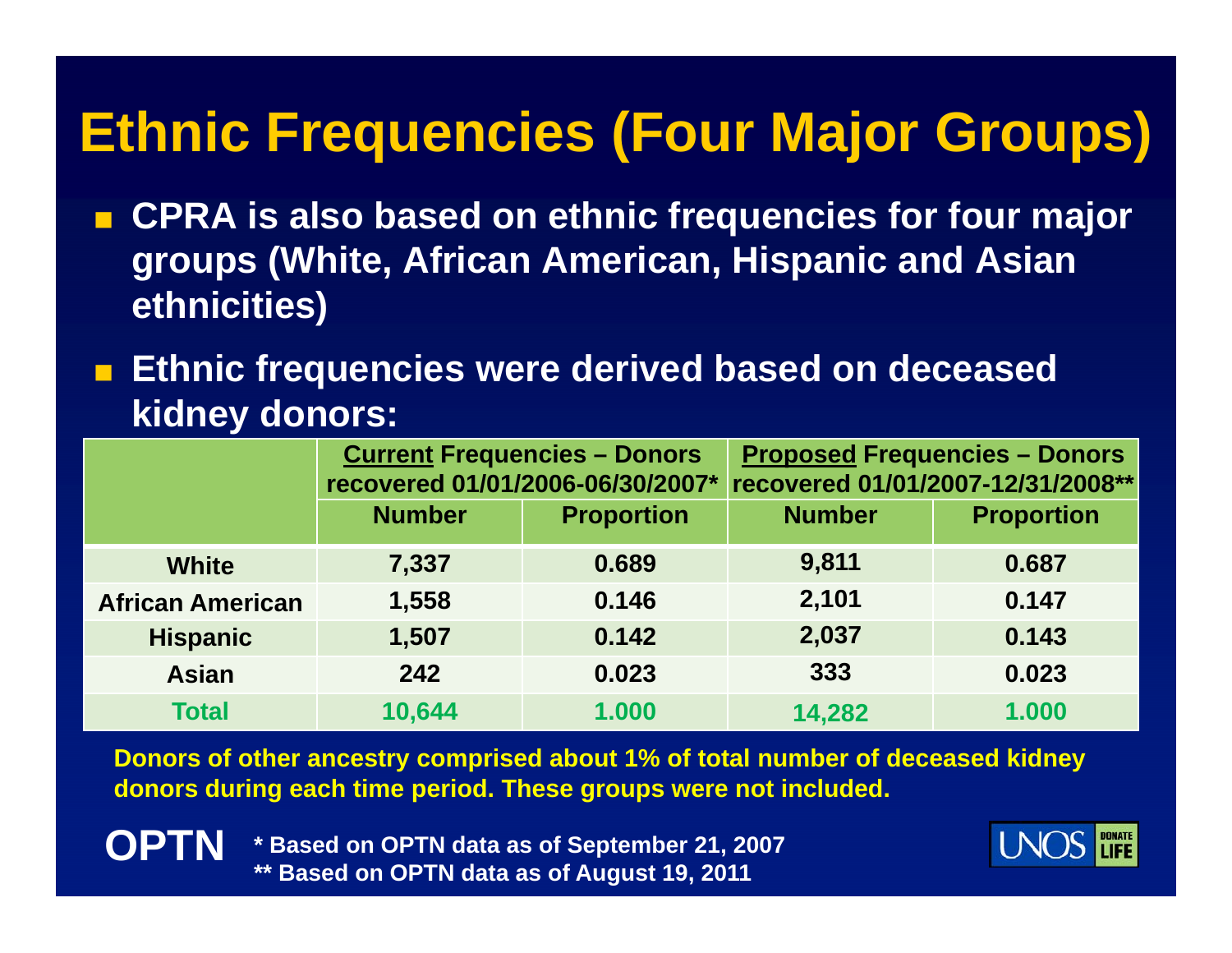#### **Proposed CPRA Calculation**

**1. Get a list of all unacceptable antigens including equivalences listed in Appendix 3A\* for all unacceptable antigens (i l di HLA (including -C)**

**Example:** 

- F. ■ A kidney candidate is listed with antibodies to A1, B35, **DR11, DQ7 and C7**
- п **DQ7 is equivalent to DQ7 and DQ3**
- $\blacksquare$ ■ A1, B35, DR11 and C7 are only equivalent to themselves
- п **CPRA calculation will use A1, B35, DR11, DQ3, DQ7 and C7 frequencies**

**\* The current version of Appendix 3A can be found on OPTN site at** <u>http://optn.transplant.hrsa.gov/PoliciesandBylaws2/policies/pdfs/policy\_14.pdf</u>

**TOPT Note: Proposed changes to CPRA algorithm are underlined**

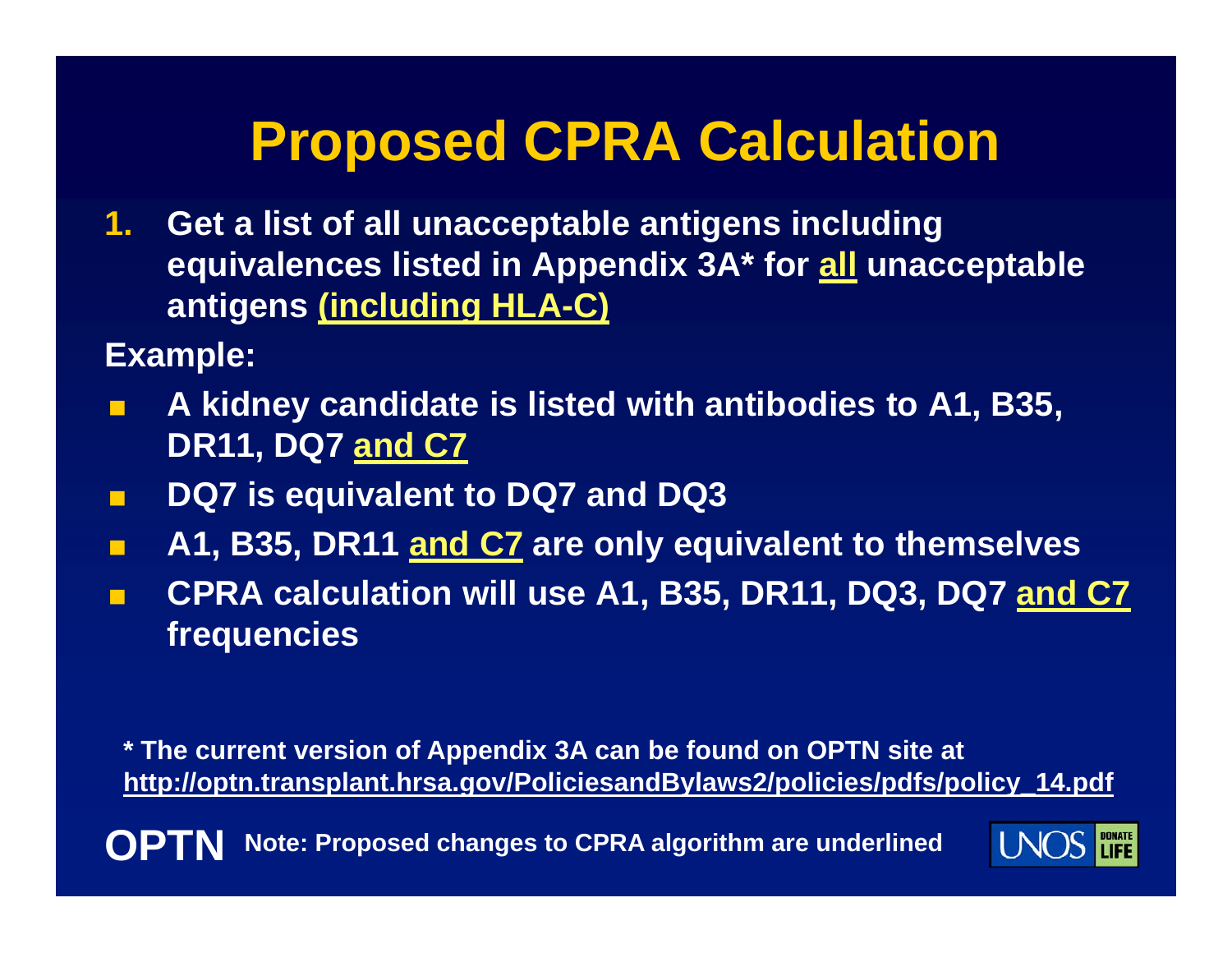#### **Proposed CPRA Calculation (cont'd)**

- **2.For each ethnicity separately:**
- П ■ S1 - Sum all the 1 locus haplotype frequencies (A, B, DR, DQ, <u>C</u>)
- $\blacksquare$  **S2 - Sum all the 2 locus haplotype frequencies (AB, ADR, ADQ, AC, BDR, BDQ, BC, DRDQ, DRC, DQC )**
- П **S3 - Sum all the 3 locus haplotype frequencies (ABDR ABDQ (ABDR, ABDQ, ABC, ADRDQ, ADRC, ADQC, BDRDQ, BDRC, BDQC, DRDQC )**
- П **S4 - Sum all 4 locus haplotype frequencies (ABDRDQ, ABDRC, ABDQC, ADRDQC, BDRDQC )**
- П **S5 – Sum all 5 locus haplotype frequencies (ABDRDQC)**
- П **CPRA for the ethnicity is:**

**probability of a positive crossmatch =**

- **1 – probability of a negative crossmatch =** 
	- **1 – (1 – S1 + S2 – S3 + S4 – S5 ) 2**





**Note: Proposed changes to CPRA algorithm are underlined**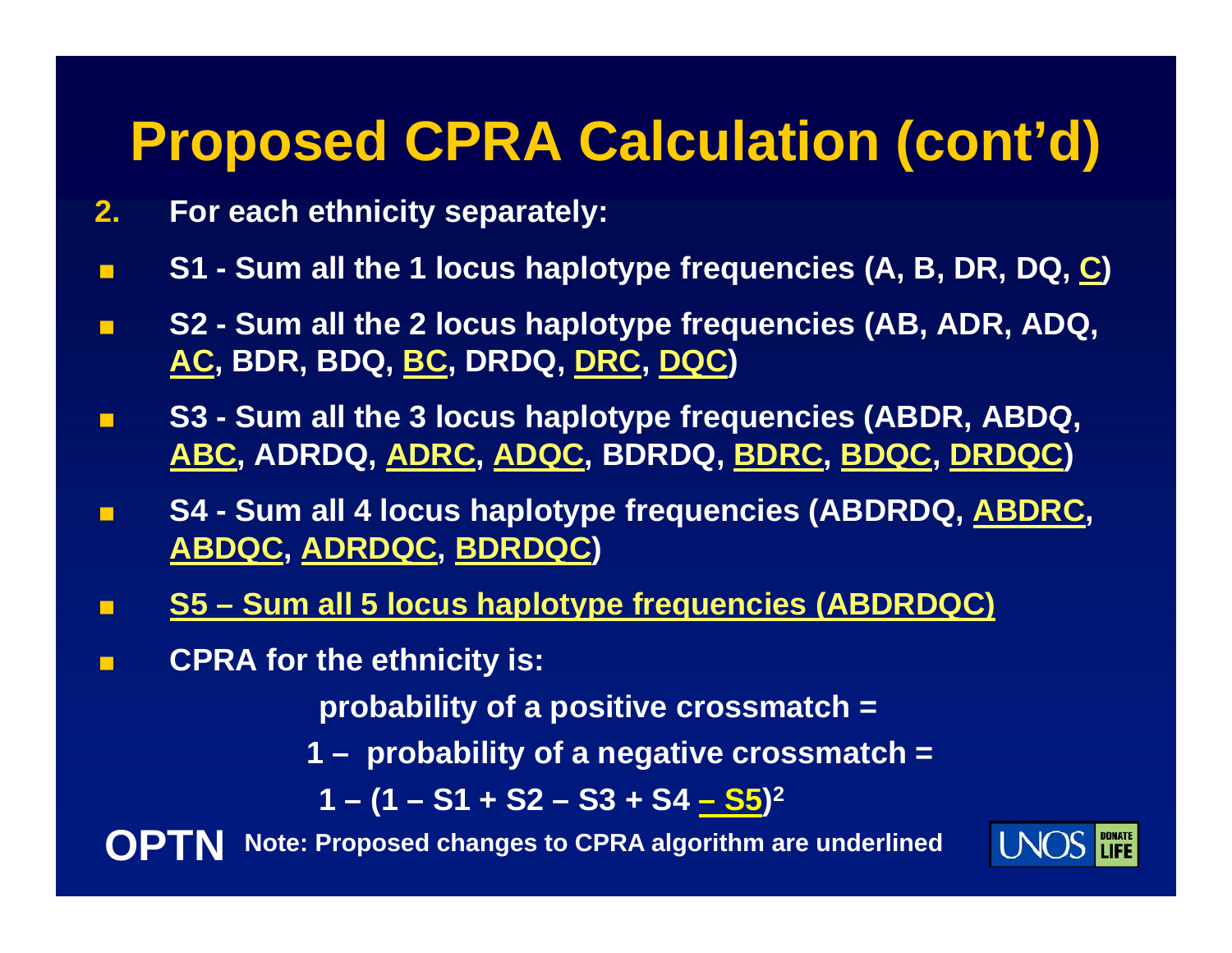#### **Proposed CPRA Calculation (cont'd)**

- Since all allele groups weren't observed within all **ethnic groups, some locus haplotypes don't have frequencies**
- **DR51, DR52, DR53, Bw4 and Bw6 frequencies are based on the approved equivalences listed in Appendix 3A**



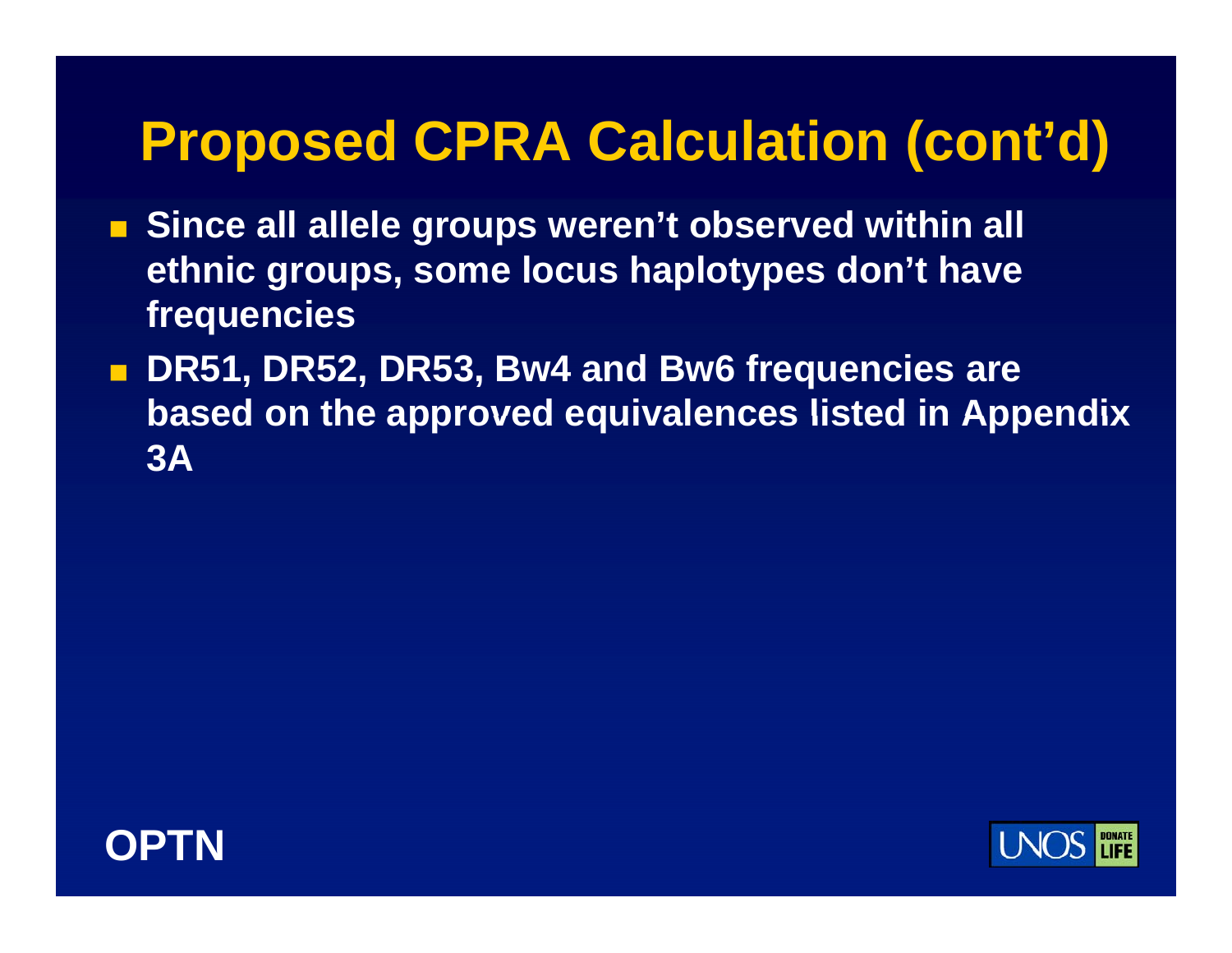#### **Example\***

**CPRA based on A1, B35, DR11, DQ3, DQ7 and C7 S1 - Sum all the allele (1 locus) frequencies (A, B, DR, DQ, C)**

|                   | <b>White</b> | <b>African</b><br><b>American</b> | <b>Hispanic</b> | <b>Asian</b> |  |
|-------------------|--------------|-----------------------------------|-----------------|--------------|--|
| A <sub>1</sub>    | 0.160000     | 0.053058                          | 0.058164        | 0.040948     |  |
| <b>B35</b>        | 0.084667     | 0.078837                          | 0.160827        | 0.071121     |  |
| <b>DR11</b>       | 0.093667     | 0.130396                          | 0.091801        | 0.056034     |  |
| DQ3               | 0.037833     | 0.024880                          | 0.044849        | 0.040948     |  |
| DQ7               | 0.177167     | 0.169365                          | 0.205326        | 0.150862     |  |
| C <sub>7</sub>    | 0.306000     | 0.211930                          | 0.264891        | 0.230603     |  |
| <b>Total (S1)</b> | 0.859334     | 0.668466                          | 0.825858        | 0.590516     |  |

**OPTN\* Example is based on the proposed changes and frequencies**

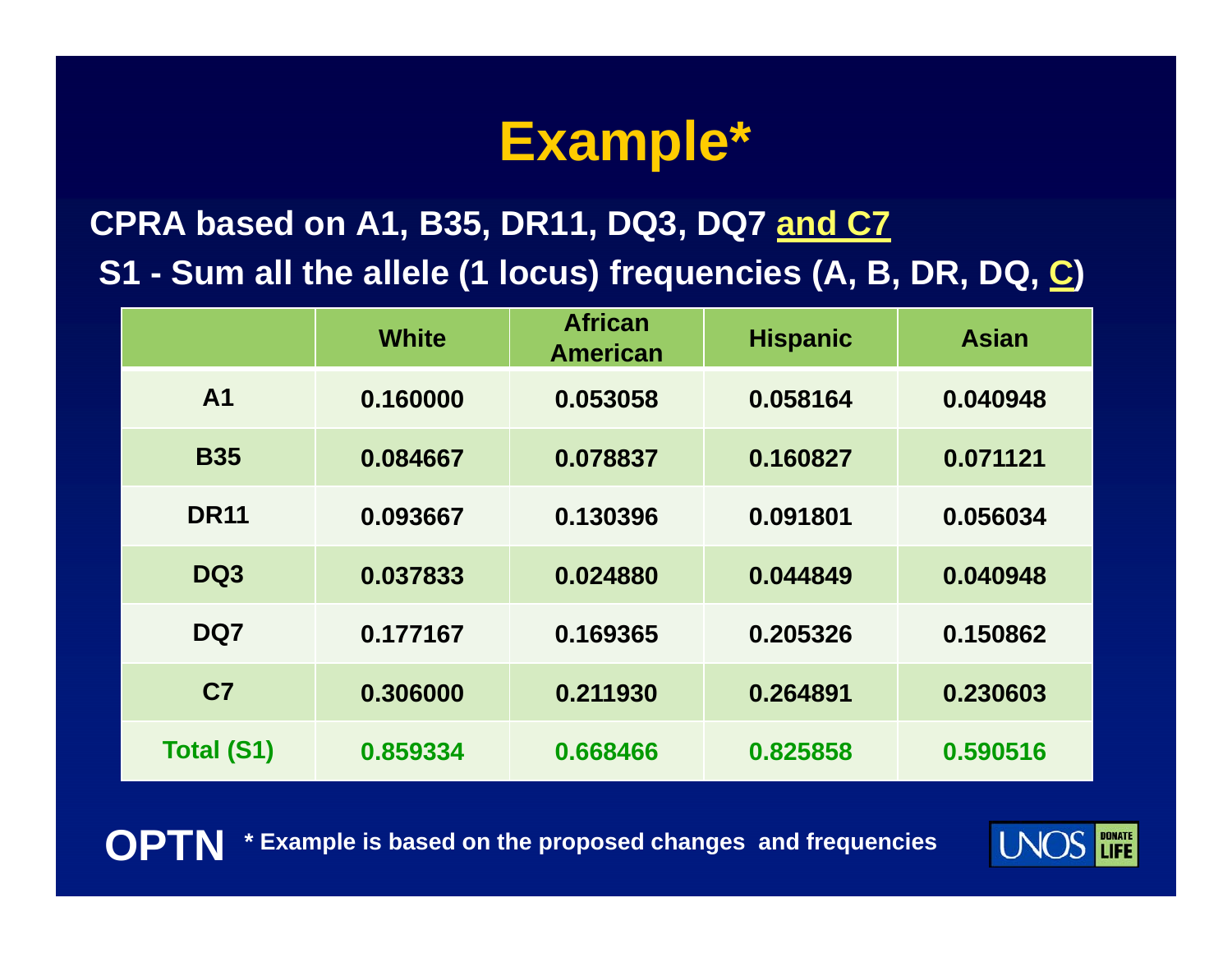#### **CPRA based on A1 B35 DR11 DQ3 DQ7 on A1, B35, DR11, DQ3, DQ7and C7**

 $\mathbf{H}$  **S2 - Sum all the 2 locus haplotype frequencies (AB, ADR, ADQ, AC, BDR, BDQ, BC, DRDQ, DRC, DQC )**

|                   | <b>White</b> | <b>African American</b><br><b>Hispanic</b> |          | <b>Asian</b> |
|-------------------|--------------|--------------------------------------------|----------|--------------|
| A1; B35           | 0.007427     | 0.002652                                   | 0.005049 | 0.002155     |
|                   |              |                                            |          |              |
| <b>A1; DR11</b>   | 0.011515     | 0.005535                                   | 0.006820 | 0.001811     |
| A1; DQ3           | 0.006492     | 0.003281                                   | 0.002688 | 0.004310     |
| <b>A1; DQ7</b>    | 0.030450     | 0.007929                                   | 0.008359 | 0.000000     |
| A1; C7            | 0.050117     | 0.025592                                   | 0.025514 | 0.006022     |
| <b>B35; DR11</b>  | 0.011619     | 0.008921                                   | 0.019039 | 0.007035     |
| <b>B35; DQ3</b>   | 0.004596     | 0.003118                                   | 0.008489 | $\bf{0}$     |
| <b>B35; DQ7</b>   | 0.014156     | 0.013501                                   | 0.041636 | 0.031182     |
| <b>B35; C7</b>    | 0.026219     | 0.006426                                   | 0.008343 | $\bf{0}$     |
| <b>DR11: DQ3</b>  | 0.003480     | 0.007386                                   | 0.003162 | 0.000000     |
| <b>DR11; DQ7</b>  | 0.016587     | 0.068527                                   | 0.081298 | 0.045259     |
| <b>DR11: C7</b>   | 0.029763     | 0.030564                                   | 0.021730 | 0.021623     |
| <b>DQ3; C7</b>    | 0.014242     | 0.004900                                   | 0.013913 | 0.003641     |
| <b>DQ7; C7</b>    | 0.057504     | 0.028939                                   | 0.055567 | 0.022250     |
| <b>Total (S2)</b> | 0.284167     | 0.217271                                   | 0.301607 | 0.145288     |



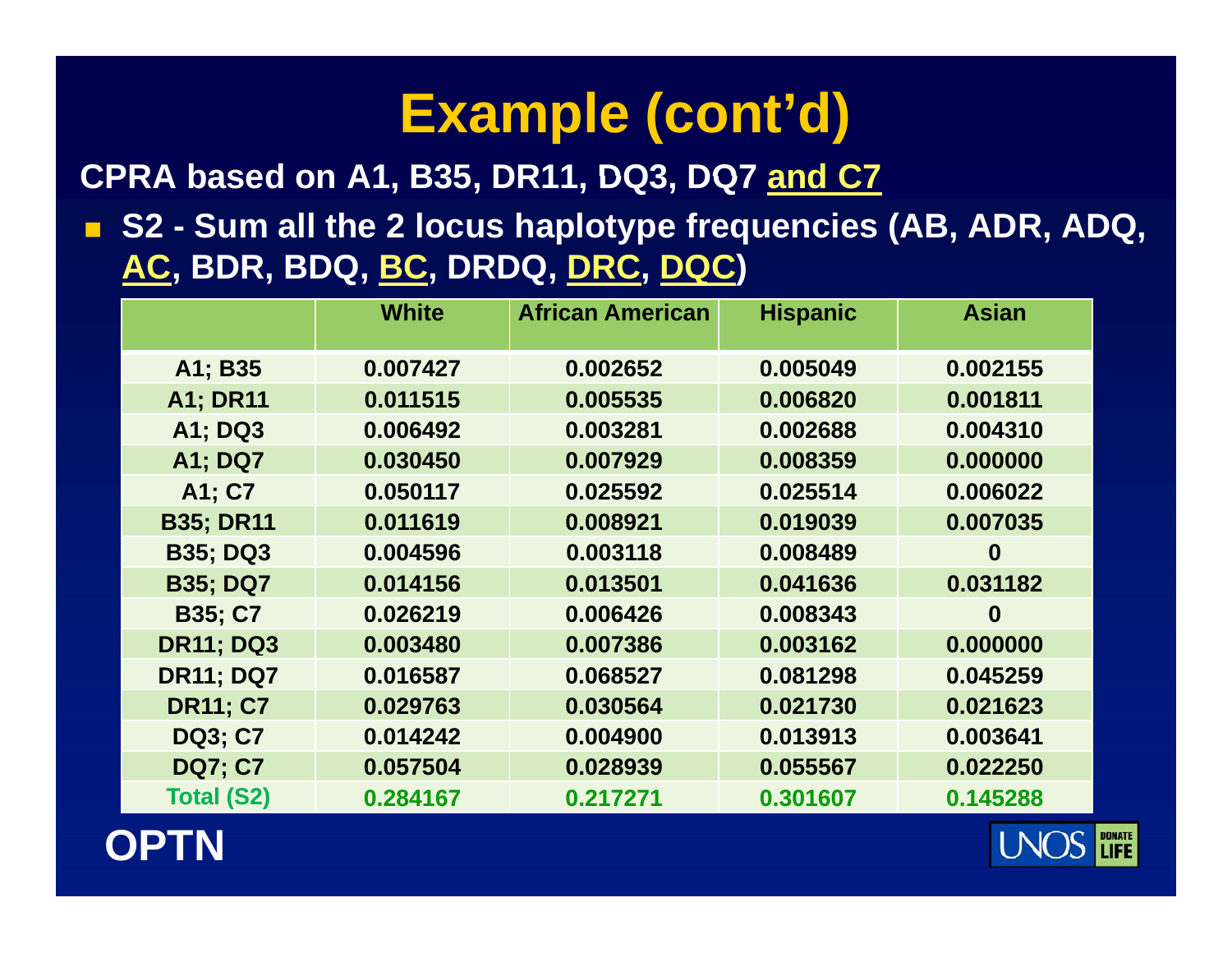#### **CPRA b d A1 B35 DR11 DQ3 DQ7 base d on A1, B35, DR11, DQ3, DQ7and C7 S3 - Sum all the 3 locus haplotype frequencies (ABDR, ABDQ, ABC, ADRDQ, ADRC, ADQC, BDRDQ, BDRC, BDQC, DRDQC )**

|                       | <b>White</b> | <b>African American</b> | <b>Hispanic</b> | <b>Asian</b>     |
|-----------------------|--------------|-------------------------|-----------------|------------------|
| A1; B35; DR11         | 0.002966     | $\bf{0}$                | 0.001269        | $\bf{0}$         |
| A1; B35; DQ3          | 0.000712     | $\bf{0}$                | 0.000295        | $\boldsymbol{0}$ |
| A1; B35; DQ7          | 0.002400     | $\bf{0}$                | 0.000968        | $\bf{0}$         |
| A1; B35; C7           | 0.001297     | $\bf{0}$                | $\bf{0}$        | $\bf{0}$         |
| <b>A1: DR11: DQ3</b>  | 0.000493     | 0.000459                | $\bf{0}$        | $\bf{0}$         |
| A1; DR11; DQ7         | 0.003938     | 0.001976                | 0.005868        | $\bf{0}$         |
| A1; DR11; C7          | 0.004109     | 0.001304                | $\bf{0}$        | $\bf{0}$         |
| A1; DQ3; C7           | 0.002324     | $\bf{0}$                | 0.000814        | 0.002155         |
| A1; DQ7; C7           | 0.010799     | 0.006607                | 0.000687        | $\bf{0}$         |
| <b>B35; DR11; DQ3</b> | 0.001121     | 0.001199                | 0.000550        | 0                |
| <b>B35; DR11; DQ7</b> | 0.002750     | 0.006424                | 0.015761        | 0.007008         |
| <b>B35; DR11; C7</b>  | 0.005739     | 0.000825                | 0.000594        | 0.002272         |
| <b>B35; DQ3; C7</b>   | 0.000811     | 0.000607                | 0.000971        | $\bf{0}$         |
| <b>B35; DQ7; C7</b>   | 0.004432     | 0.000651                | 0.001273        | 0.002621         |
| <b>DR11; DQ3; C7</b>  | 0.001388     | 0.001156                | 0.000476        | $\bf{0}$         |
| <b>DR11; DQ7; C7</b>  | 0.004488     | 0.020741                | 0.022217        | 0.01315          |
| <b>Total (S3)</b>     | 0.049767     | 0.041949                | 0.051743        | 0.027206         |
|                       |              |                         |                 |                  |

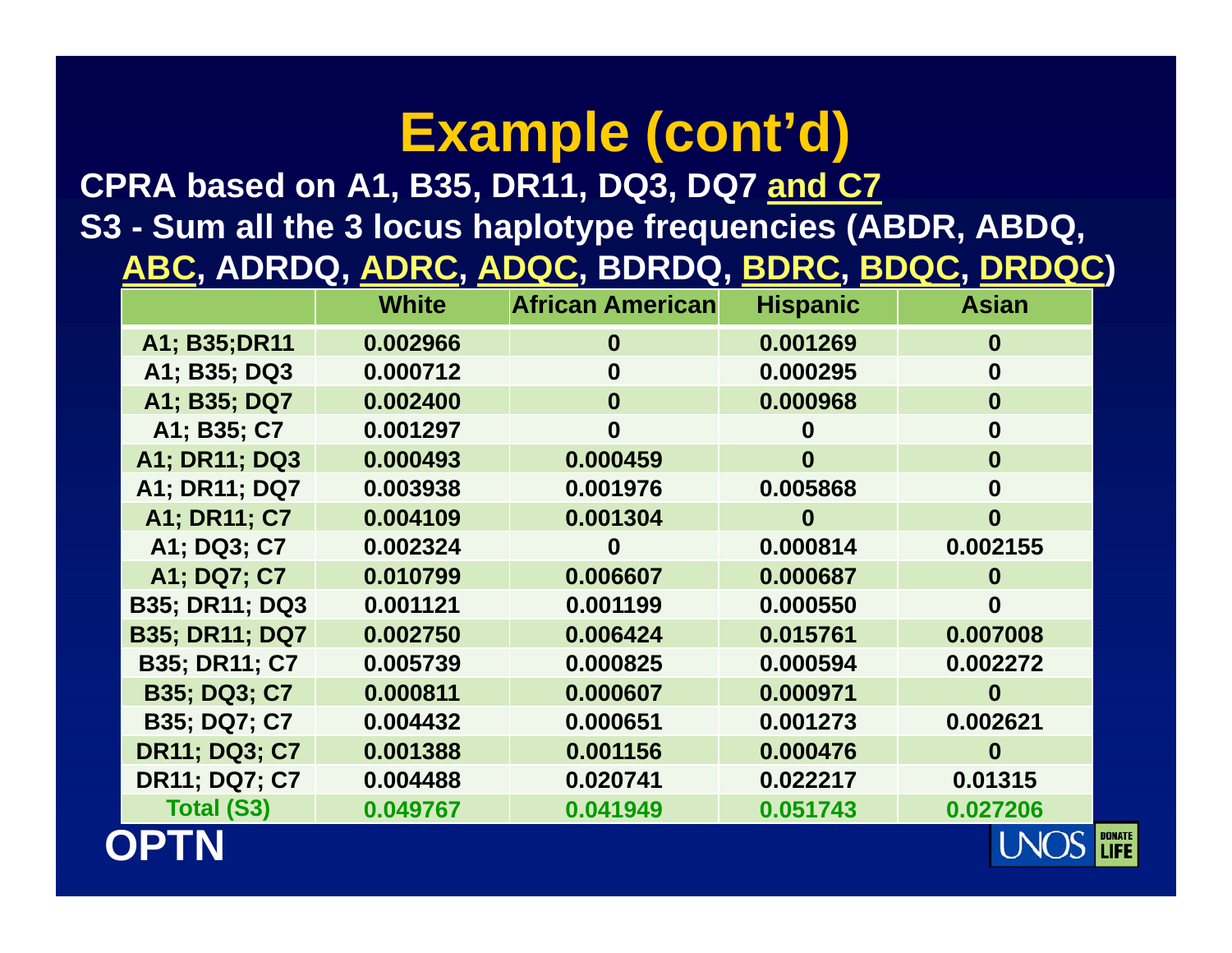**CPRA based on A1, B35, DR11, DQ3, DQ7 and C7 S4 - Sum all 4 locus haplotype frequencies (ABDRDQ, ABDRC, ABDQC, ADRDQC, BDRDQC )**

|                           | <b>White</b>     | <b>African</b><br><b>American</b> | <b>Hispanic</b> | <b>Asian</b>     |
|---------------------------|------------------|-----------------------------------|-----------------|------------------|
| A1; B35; DR11; DQ3        | $\bf{0}$         | $\boldsymbol{0}$                  | $\bf{0}$        | $\bf{0}$         |
| A1; B35; DR11; DQ7        | 0.001540         | $\boldsymbol{0}$                  | 0.001014        | $\boldsymbol{0}$ |
| A1; B35; DR11; C7         | 0.000992         | $\bf{0}$                          | $\bf{0}$        | $\bf{0}$         |
| A1; B35; DQ3; C7          | $\boldsymbol{0}$ | $\boldsymbol{0}$                  | 0.000350        | $\boldsymbol{0}$ |
| A1; B35; DQ7; C7          | 0.000600         | $\boldsymbol{0}$                  | $\bf{0}$        | $\bf{0}$         |
| A1; DR11; DQ3; C7         | $\boldsymbol{0}$ | $\bf{0}$                          | $\bf{0}$        | $\bf{0}$         |
| A1; DR11; DQ7; C7         | 0.0014900        | 0.001703                          | $\bf{0}$        | $\bf{0}$         |
| B35; DR11; DQ3; C7        | $\boldsymbol{0}$ | 0                                 | $\bf{0}$        | $\bf{0}$         |
| <b>B35; DR11; DQ7; C7</b> | 0.00068          | 0.000321                          | 0.000467        | 0.002272         |
| <b>Total (S4)</b>         | 0.005302         | 0.002024                          | 0.001831        | 0.002272         |



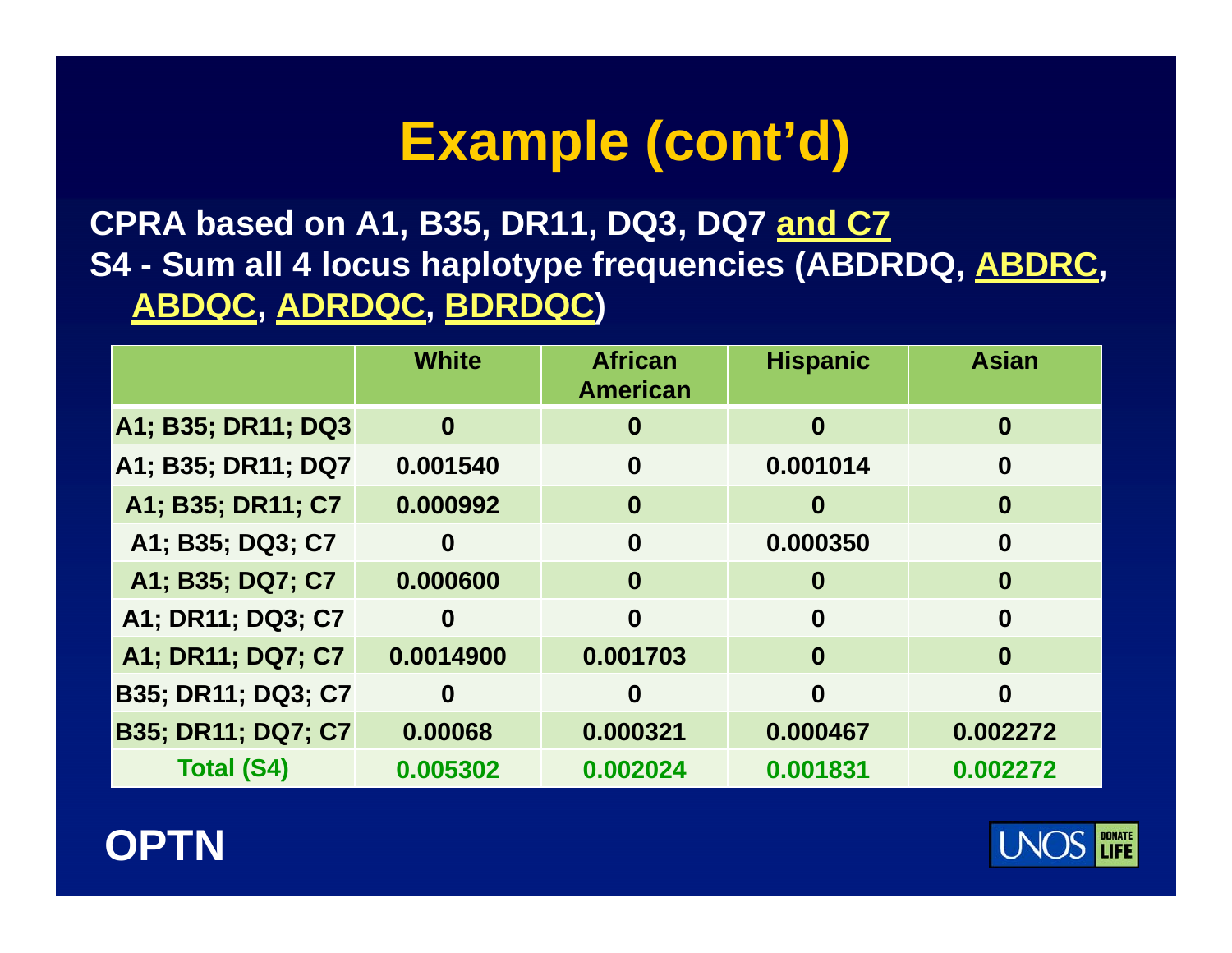**CPRA based on A1, B35, DR11, DQ3, DQ7 and C7**

**S5 – Sum all 5 locus haplotype frequencies (ABDRDQC)**

|                        | <b>White</b> | <b>African</b><br><b>American</b> | <b>Hispanic</b> | <b>Asian</b> |
|------------------------|--------------|-----------------------------------|-----------------|--------------|
| A1; B35; DR11; DQ3; C7 |              |                                   | O               |              |
| A1; B35; DR11; DQ7; C7 | 0.000167     |                                   |                 |              |
| <b>Total (S4)</b>      | 0.000167     |                                   |                 |              |



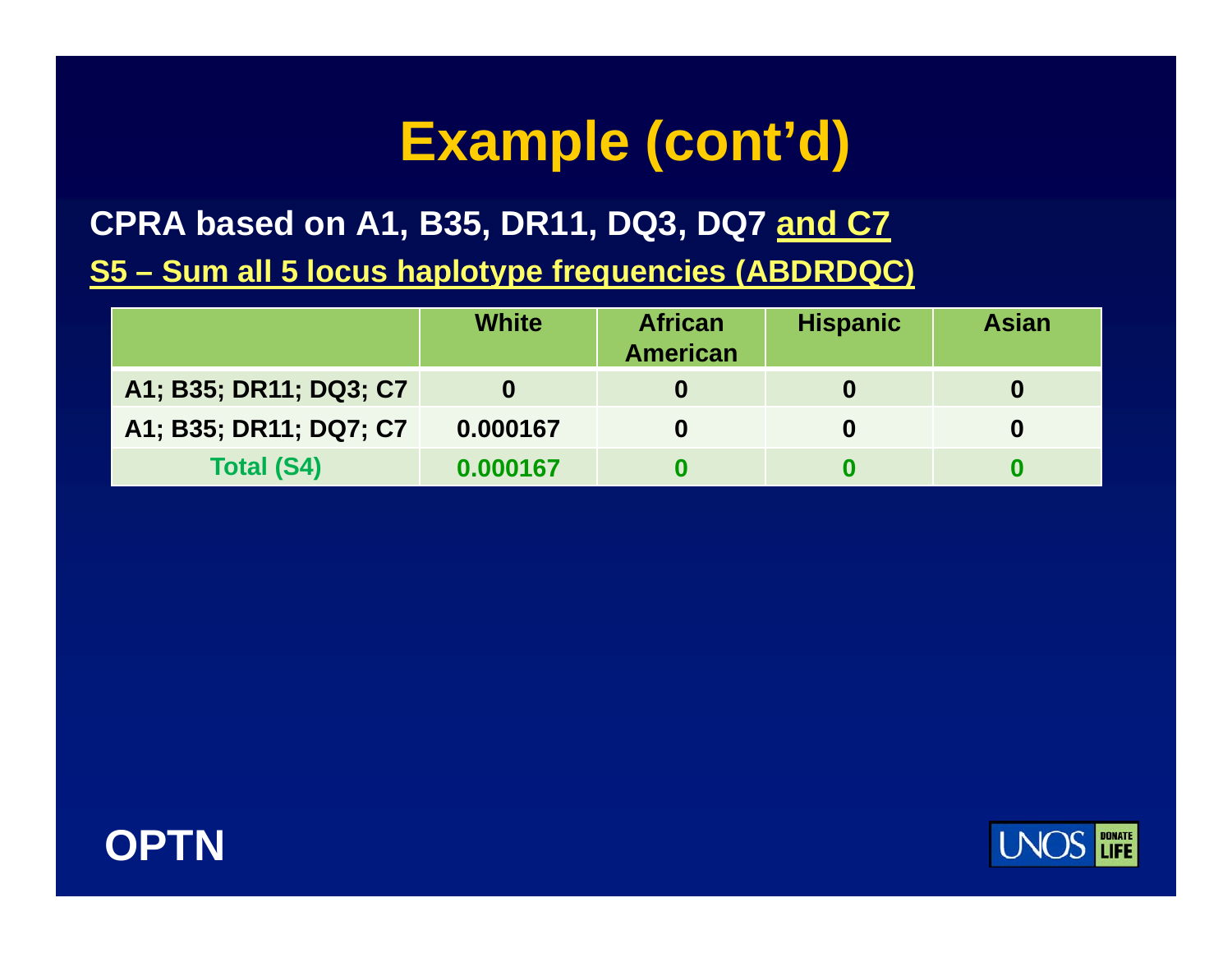**CPRA based on A1, B35, DR11, DQ3, DQ7 and C7**

 $\blacksquare$  $\blacksquare$  **CPRA for the ethnicity is: 1 - probability of negative crossmatch = 1 – (1 – S1 + S2 – S3 + S4 – S5 ) 2**

|                                             | <b>White</b> | <b>African</b><br><b>American</b> | <b>Hispanic</b>  | <b>Asian</b> |
|---------------------------------------------|--------------|-----------------------------------|------------------|--------------|
|                                             |              |                                   |                  |              |
| S <sub>1</sub>                              | 0.859334     | 0.668466                          | 0.825858         | 0.590516     |
| S <sub>2</sub>                              | 0.284167     | 0.217271                          | 0.301607         | 0.145288     |
| <b>S3</b>                                   | 0.049767     | 0.041949                          | 0.051743         | 0.027206     |
| <b>S4</b>                                   | 0.005302     | 0.002024                          | 0.001831         | 0.002272     |
| <b>S5</b>                                   | 0.000167     | $\boldsymbol{0}$                  | $\boldsymbol{0}$ | $\bf{0}$     |
| <b>Probability of a negative crossmatch</b> | 0.144553     | 0.258959                          | 0.181337         | 0.280728     |
| <b>Probability of a positive crossmatch</b> | 0.855447     | 0.741041                          | 0.818663         | 0.719272     |



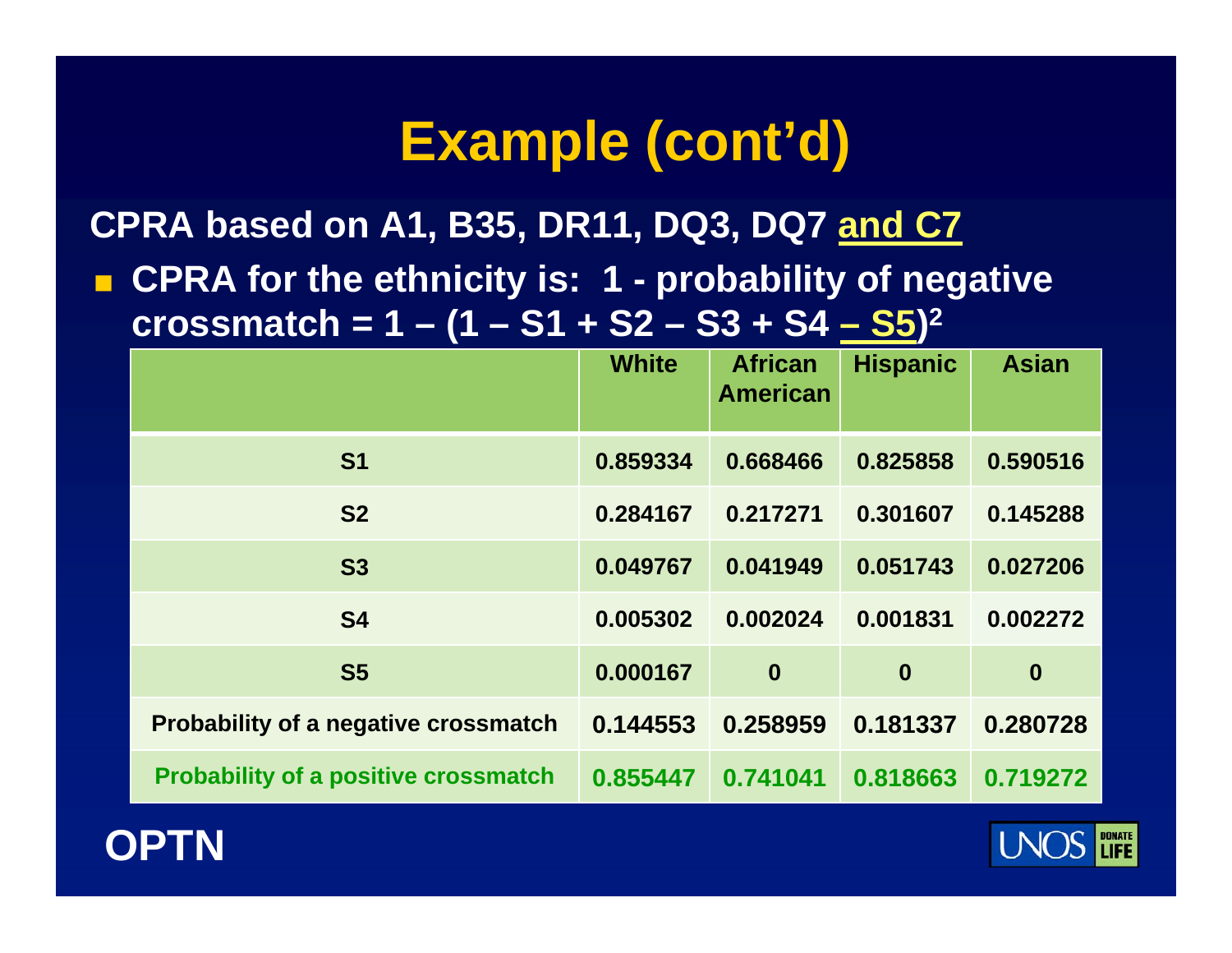#### **Proposed CPRA Calculation**

- **3. Get the final CPRA by applying ethnic weights:**
- F. **For each ethnicity multiply CPRA for that ethnicity by ethnic weight**
- F. **Sum all the values to get the final CPRA**

**E l xamp e:** 

|                           | <b>White</b> | <b>African</b><br><b>American</b> | <b>Hispanic</b> | <b>Asian</b> |
|---------------------------|--------------|-----------------------------------|-----------------|--------------|
| <b>CPRA for ethnicity</b> | 0.855447     | 0.741041                          | 0.818663        | 0.719272     |
| <b>Ethnic weight</b>      | 0.687        | 0.147                             | 0.143           | 0.023        |

**CPRA = 0.855447 x 0.687 + 0.741041 x 0.147 + 0.818663 x 0.143 + 0.719272 x 0.023 = 0.83024 or 83%**